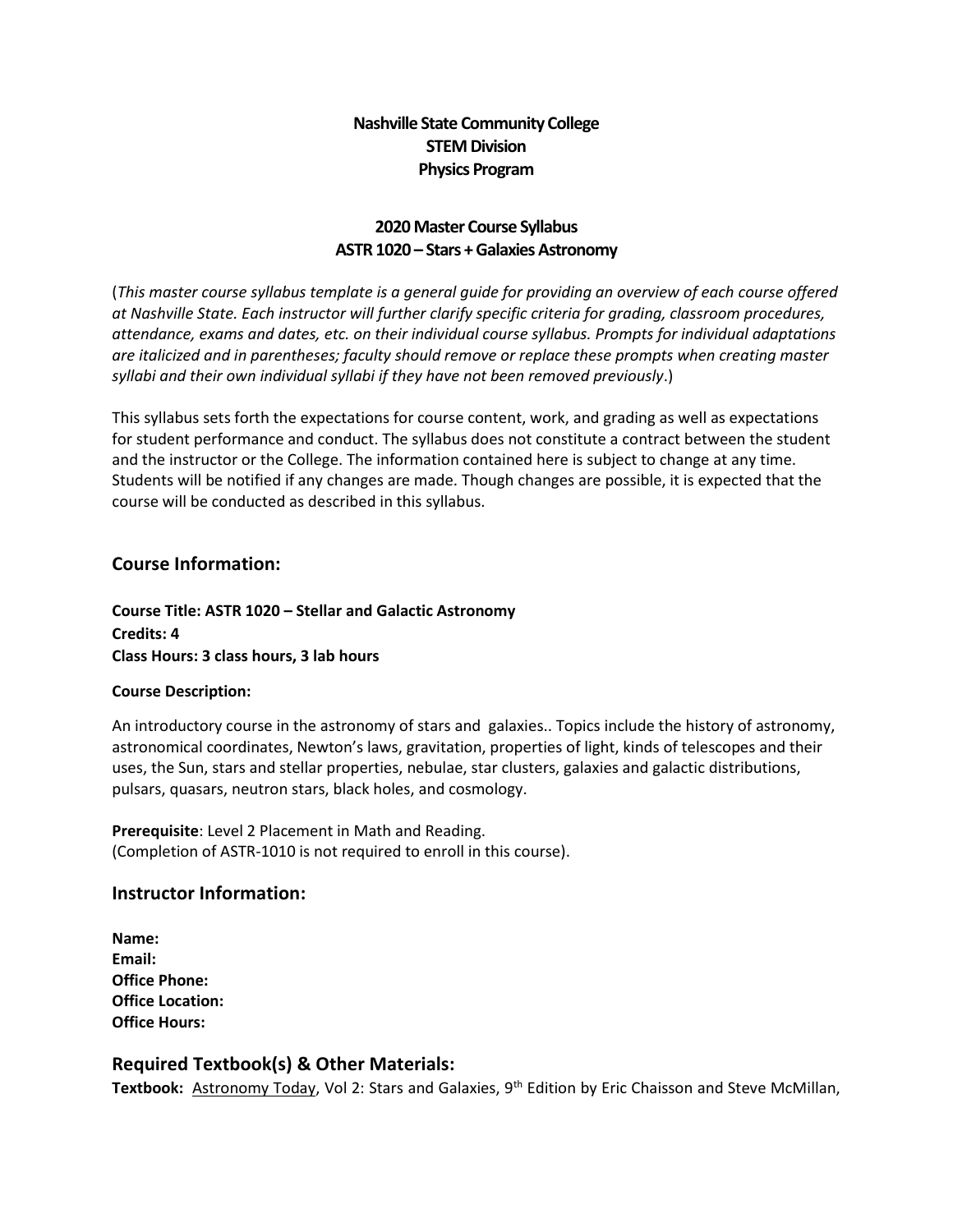Pearson **Textbook ISBN**: 978-0134450278

**Free software**: Stellarium [\(www.stellarium.org\).](http://www.stellarium.org/) This free, open source planetarium is installed on the computers in the library, but it is highly recommended that you install it on your personal computer.

**Calculator:** A basic scientific calculator is required for this course.

Once enrolled, all students should verify that they have the correct textbook and materials information by consulting the D2L/NS Online shell for the course. If you are registered with the Access Center and require an alternate format for the textbook and other course materials, please contact the Access Center at 615-353-3721, 615-353-3741, o[r accesscenter@nscc.edu.](about:blank)

# **Digital Course Materials (DCM):**

To ensure the lowest cost for students, this course includes a materials fee. This means that some or all of the required textbooks and materials for this course are available through your *NS Online* course shell. When you register for this course, the charge will appear on your account. If you decide you do not want to purchase the course materials embedded in *NS Online*, you can opt out of the program until September 6th, 2020. If you opt out, you will be responsible for obtaining the required course materials on your own.

#### **Course Outcomes:**

Upon successful completion of this course, students should be able to:

- Discuss the history of astronomy and its relationship to modern science.
- Explain how electromagnetic radiation and stellar spectra carry information from the stars.
- Illustrate how the tools of astronomy, including telescopes, CCD collectors, photometers, and spectrographs, are used.
- Discuss the properties of the sun, a typical star.
- Examine the properties of the interstellar medium, and its relation to the birth, evolution and death of stars.
- Discuss the properties of black holes, neutron stars, galaxies, and dark matter.
- Discuss the origin and fate of the universe according to modern cosmology.

## **Topics to Be Covered:**

- Foundations of Astronomy
- Birth of modern science
- Radiation and spectroscopy
- Telescopes
- The sun
- Red giants and white dwarfs
- The interstellar medium
- Star formation
- Star explosions
- Neutron stars and black holes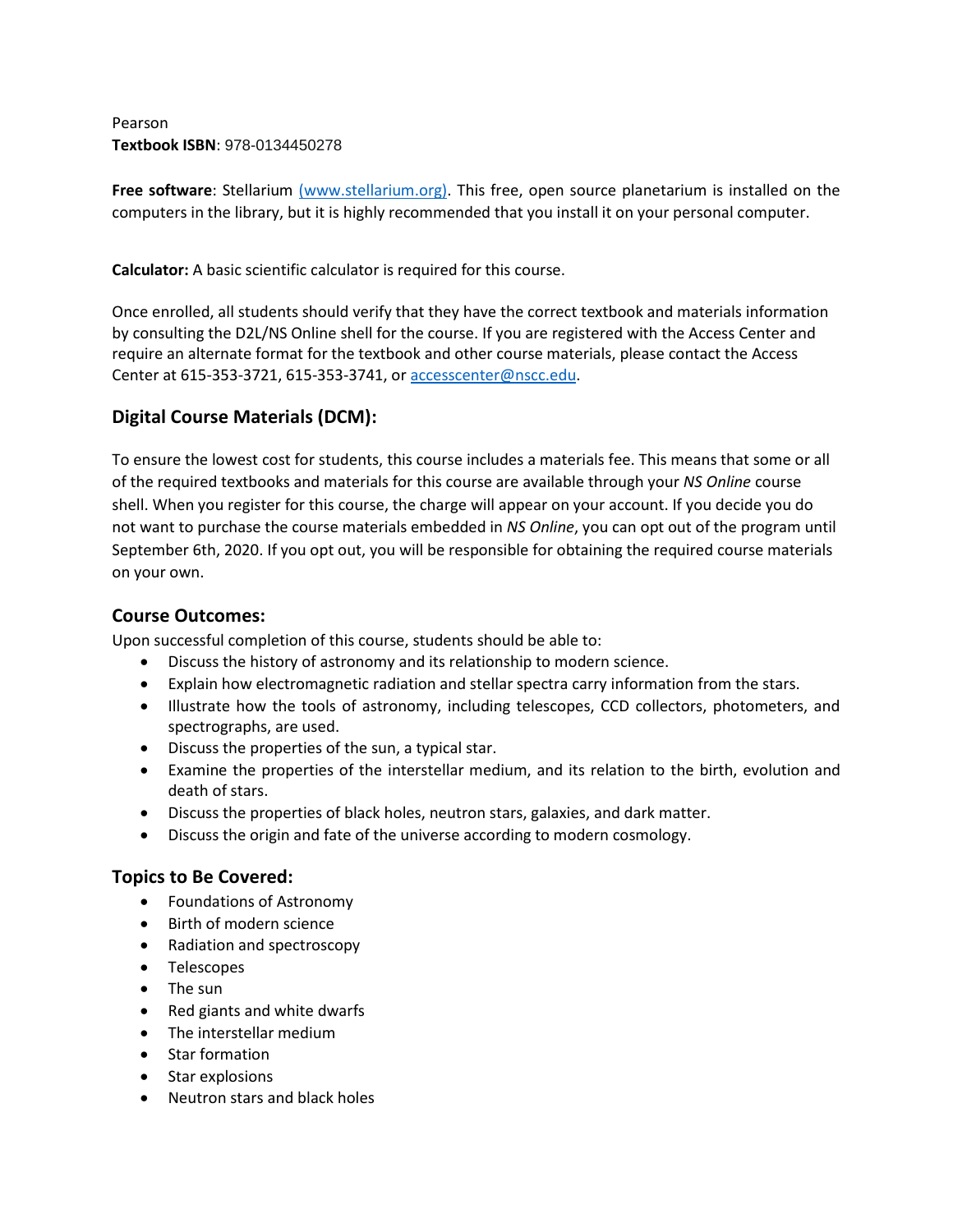- The milky way galaxy
- Normal and active galaxies
- Galaxies and dark matter
- Cosmology
- The early universe
- Life in the universe
- Star evolution

#### **Course Assessments:**

The following performance assessments will be used to demonstrate students' understanding, knowledge, and skills: *(Subject to change at instructor's discretion)*

The course average will be determined by the following components:

| Average of tests and final examination $=$ 40% - 75% |              |
|------------------------------------------------------|--------------|
| Average of lab reports                               | $= 25%$      |
| Other (Quizzes, homework, etc.)                      | $= 0 - 35\%$ |

## **Grading Policy:**

(*Each instructor will provide policy*)

#### **Late Work Policy & Make-up Procedures for Missed Assignments and Work:**

(*Each instructor will provide policy*)

## **Attendance Policy**

The College is not an attendance taking institution as defined by 34 CFR 668.22(b)(1) in the Code of Federal Regulations; however, students are expected to attend all scheduled classes and laboratories.

- Absences in a course may affect a student's final grade.
- Tardiness may also affect a student's final grade.
- Students are responsible for all work/tests that occur during any missed class session(s) regardless of reason(s) for absence.
- Students who are sick or not well enough to attend class must notify the instructor as soon as possible before the scheduled class time, unless incapacitated or unable to do so. In that case, students must contact the instructor as soon as reasonably possible.
- If a student has an unavoidable conflict with a scheduled class session, students must notify the instructor, preferably before the class session, or as soon as possible.

For purposes of financial aid continued attendance is determined via engagement in the course. This can be accomplished in several ways including, but not limited to, continued attendance and/or participation in on-ground class sessions, participating in D2L as prompted (e.g., responding to an instructor's email, posting to a discussion board), and/or completing and submitting assignments.)

To the extent that attendance is kept in this class it is not for the purpose of the College but is instead associated with the instructor's individual grading rubric. The attendance policy for this class is: *(add attendance policy).*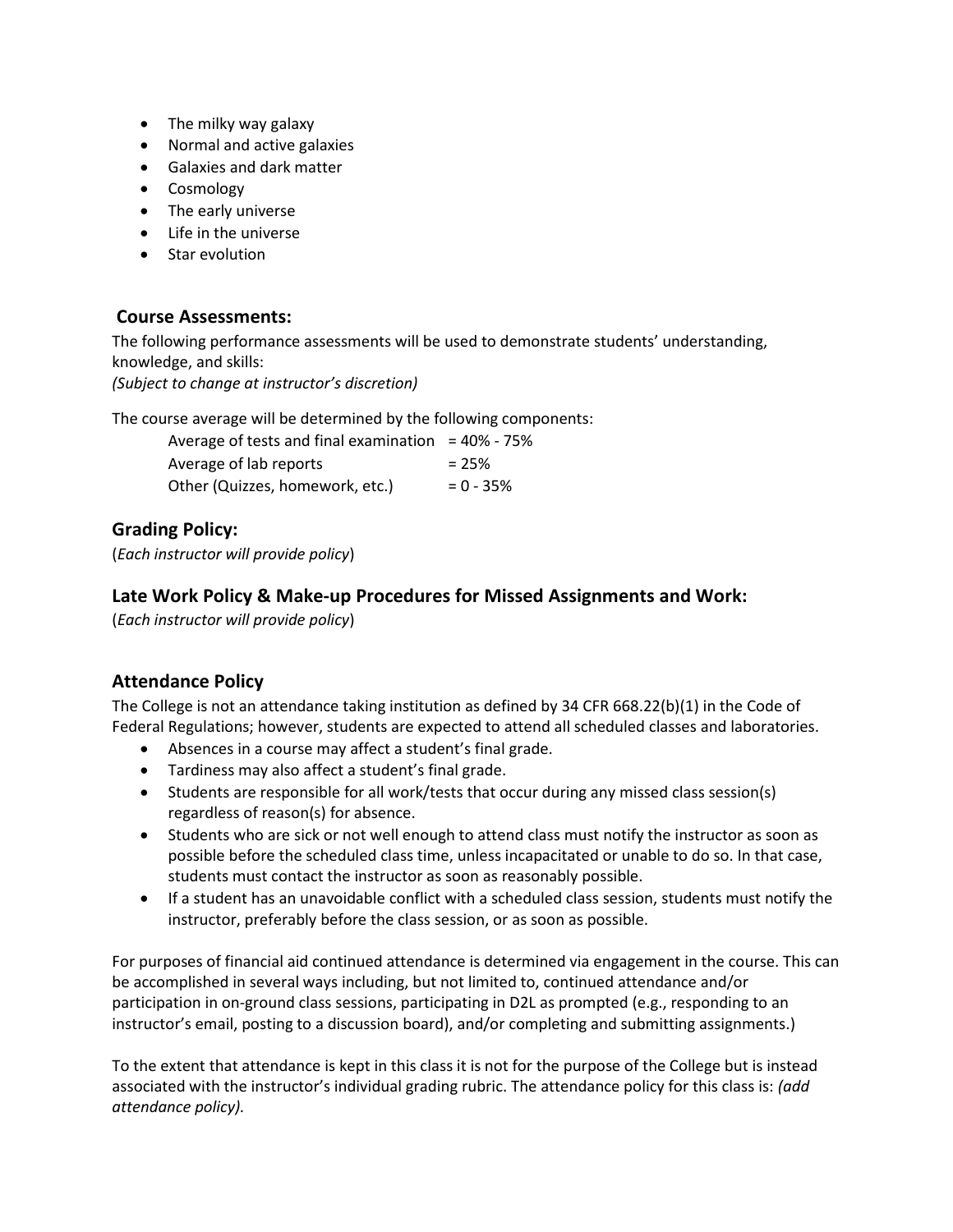#### **Grading Scale:**

| Letter Grade | Percentage Range |
|--------------|------------------|
|              | 90-100           |
|              | 80-89            |
|              | 70-79            |
|              | 60-69            |
|              | 0-59             |

## FA

According to NSCC policy, an FA is awarded to students who do not officially withdraw from a course and do not attend after the cut-off date provided in the academic calendar. Please refer to the current academic calendar available on the Nashville State web site, looking for the date that indicates it is the "Last Day to Earn F for Attendance (FA)." Students who stop attending on or before this date receive an FA; students who stop attending after this date receive an F.

For online courses, attendance is defined by submission of assignments. Students who fail a course and whose last assignment is submitted on or before the FA date will earn an FA for the course. Students who fail a course and whose last assignment is submitted after the FA date will earn an F for the course. An FN is assigned to students who do not submit any assignments.

(*While the above information should appear in all syllabi, faculty are encouraged to make additional statements that would clarify the policy for students and provide the applicable FA date for their section.)*

## FN

An FN is awarded to students who never attended class.

## **Safety:**

The instructor will review the regulations regarding safety in lab classes. You must turn in a signed copy of the regulations, and you should keep a copy for your records.

## **Technology Statement**

- All classes at the College are web enhanced.
- It will be essential for students to have access to a computer and an internet connection to complete assignments, engage in online discussions, and access various course materials through D2L/NS Online course shells.
- Students may also be required to use free video conferencing platforms (ex: Zoom, Teams) for classes and meetings.
- Students will be responsible for appropriate dress while on video, to ensure a distraction free environment (mute sound as needed) and to ensure their background is neutral for others to view.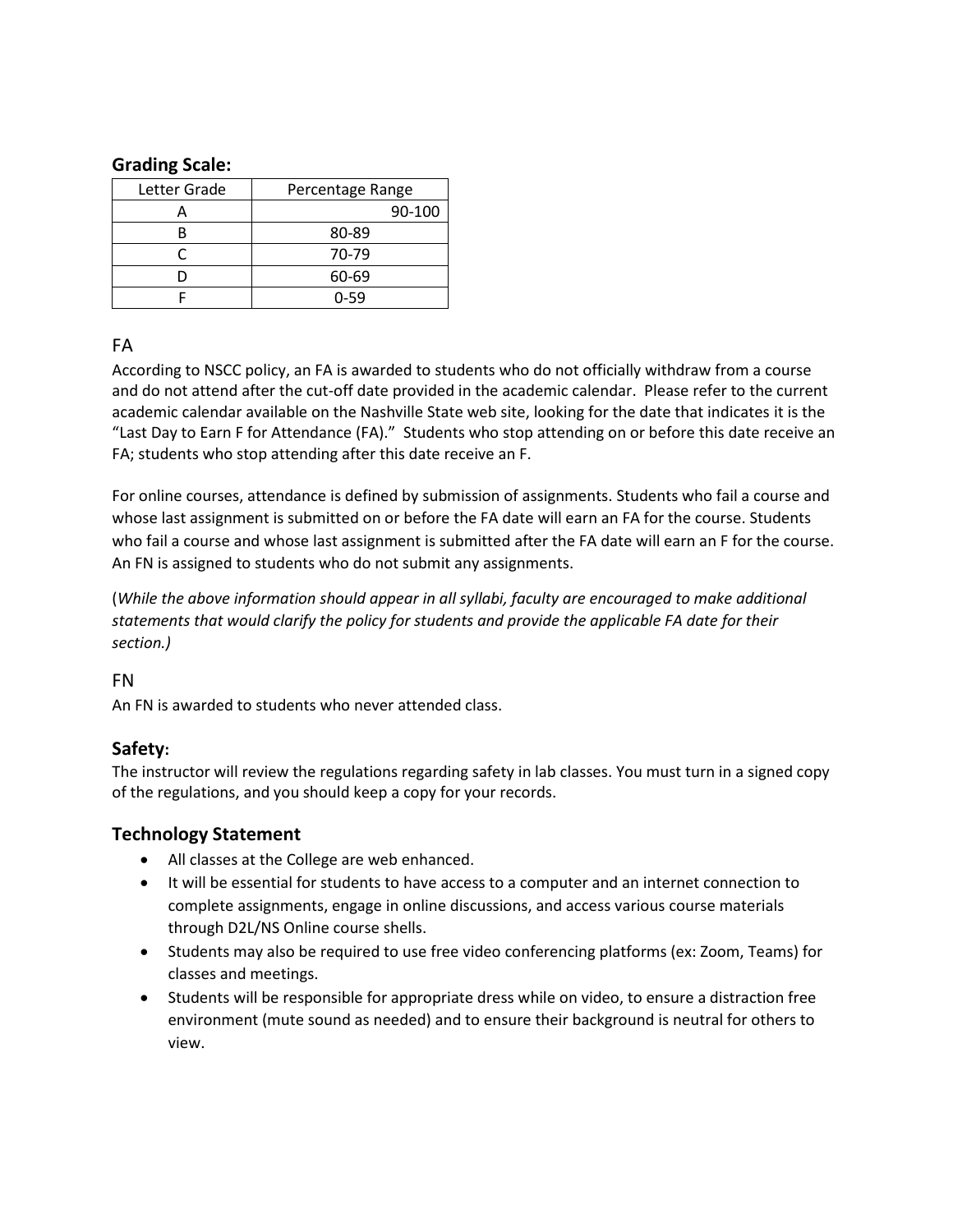- If you have questions or concerns regarding access to a computer or internet resources, please contact your instructor. Additional information available: [https://www.nscc.edu/current](about:blank)[students/student-online-resources/access-to-internet-and-technology.](about:blank)
- Certain publisher materials may not work on cellphones.

#### **Computer Labs**

Computers are available for student use at each campus during campus open hours. Open computer lab availability for Fall 2020 may vary from campus to campus.

Students should check NSCC website for current hours of operation.

## **D2L/NS Online and myNSCC**

It is students' responsibility to check D2L/NS Online course shells for all enrolled courses and myNSCC, including student email, on a regular basis. These are the official communication channels between the college and students, who are responsible for the information communicated through those channels. D2L/NS Online contains specific course information and myNSCC contains information important for other purposes.

#### **ADA Compliance Statement**

Nashville State complies with the Americans with Disabilities Act (ADA). If you require accommodations for any courses in which you are enrolled, contact the Access Center at 615.353.3741 or 615.353.3721, or e-mail [accesscenter@nscc.edu.](about:blank) If you are registered with the Access Center and require an alternate format for the textbook and other course materials, please contact the Access Center.

## **Classroom Misconduct**

Nashville State Community College has a zero-tolerance policy for disruptive conduct in the classroom. Students whose behavior disrupts the classroom will be subject to disciplinary measures. Please review th[e Nashville State Student Code of Conduct policy.](about:blank) Please be aware that children are not allowed in class or to be left unattended on campus.

## **Academic Misconduct**

Any form of academic dishonesty, cheating, plagiarizing, or other academic misconduct is prohibited. Students are responsible for understanding and abiding by th[e Academic Misconduct Policy](about:blank) in the Nashville State Student Code of Conduct. In addition to other possible disciplinary measures that may be applied through regular college procedures as a result of academic dishonesty, the instructor has the authority to assign an "F" or a "zero" for the exercise, paper, or examination, or to assign an "F" for the course. Students may appeal through the appropriate college grade appeal procedures.

(*Each instructor will outline his/her expectations for academic integrity and provide individualized information about consequences for academic misconduct.*)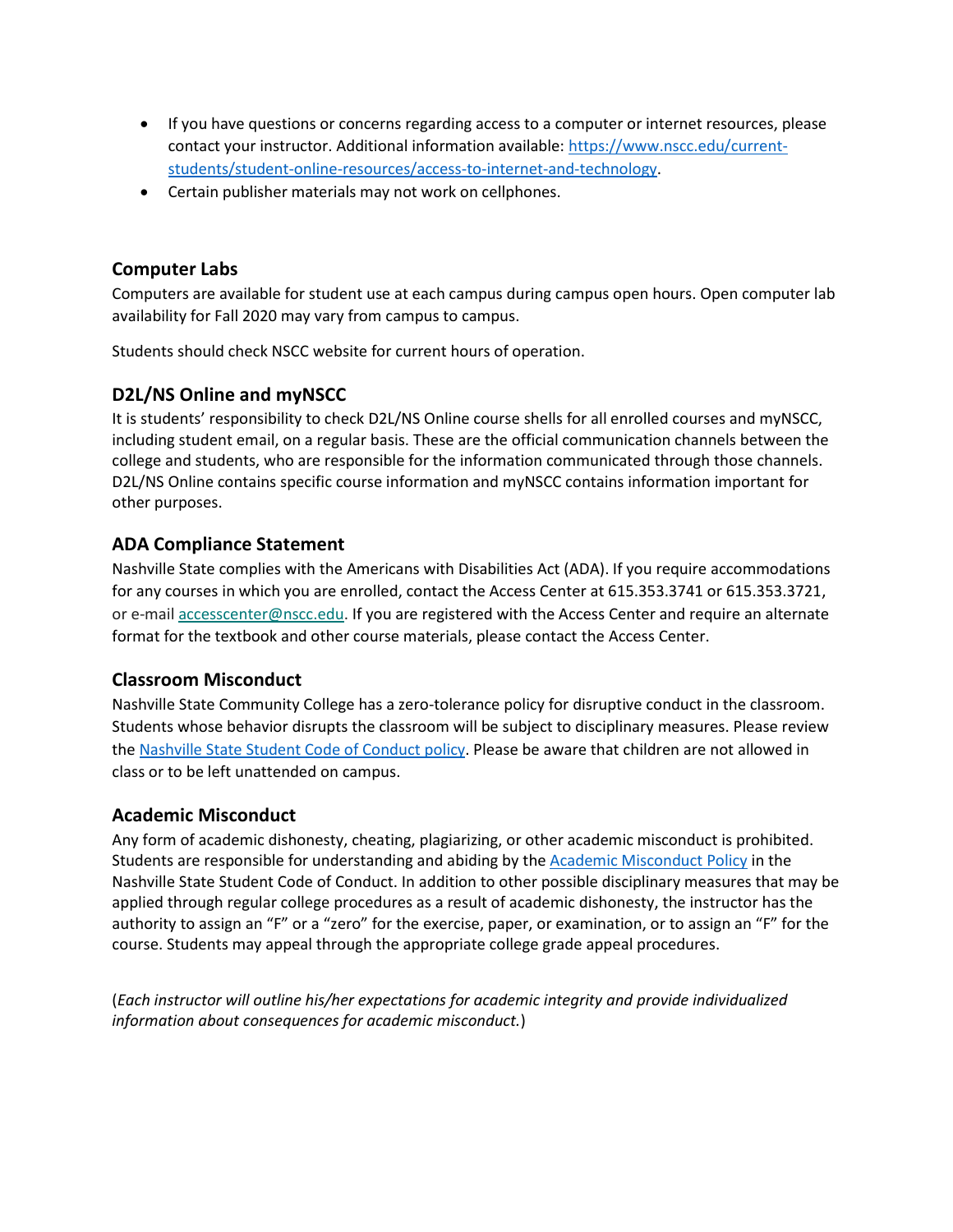#### **Academic Early Alert System**

Nashville State Community College uses an Early Alert System to let students know of a faculty member's concern in one or more of these academic areas: lack of attendance, lack of classroom participation, late or missing assignments, and/or poor performance on assignments/tests. \*Please note that Early Alerts do not affect a student's academic standing. If you receive an Early Alert email, please see your instructor and your academic advisor as soon as possible.

## **RAVE Emergency Alert System**

Emergency events can happen at any time, and Nashville State Community College wants to notify students if and when they occur. For this reason, all students have been enrolled in the free RAVE alert system. If you have not already done so, please log in at [https://www.getrave.com/login/nscc](about:blank) to confirm and update your contact information and notification preferences. It is critical that your information be correct so that you will receive any emergency notifications. Your RAVE Username is your NSCC email address. If you've never received an email from RAVE with your password, or if you need to reset your password, select "Forgot your password?" and a new password will be emailed to you. Should the RAVE system indicate "user not found", select Register and create your own RAVE account.

#### **Student Wellness**

- The general well-being of students is an important component of their academic success. With this in mind, Nashville State Community College has several resources available to provide support when needed:
	- $\circ$  Students with general, non-academic questions and concerns about COVID-19 may email [virusinfo@nscc.edu](about:blank).
	- $\circ$  Five free telephone therapy sessions are available via Agape Counseling by calling 615-781-3000.
	- o Online tutoring is available via NetTutor within the D2L course shells.
	- o A comprehensive list of online student resources may be found at [https://www.nscc.edu/current-students/student-online-resources](about:blank)
	- o A comprehensive list of student support services may be found at [https://www.nscc.edu/current-students/on-campus-resources/student-support](about:blank)[services](about:blank)

## **Equity Statement**

Nashville State Community College has a relentless commitment to the transformation of our institution through the intentional design of college experiences that expect and promote excellence from students, faculty, staff and administration. We consider equity to be an obligation of higher education. We strive to ensure that each student receives what that student needs to be successful, with goals of success beyond the classroom. We do this through an evidence-based and collaborative effort, understanding that our student population has diverse needs that must be addressed. We recognize that this effort may not always be comfortable and that partnering with students is the driving force to overcome barriers to success.

## **Inclement Weather & Campus Closings**

Nashville State will use the RAVE alert system to send a text message to students, staff, and faculty about adjusted hours of operation and/or closings at individual campuses. All students should check the